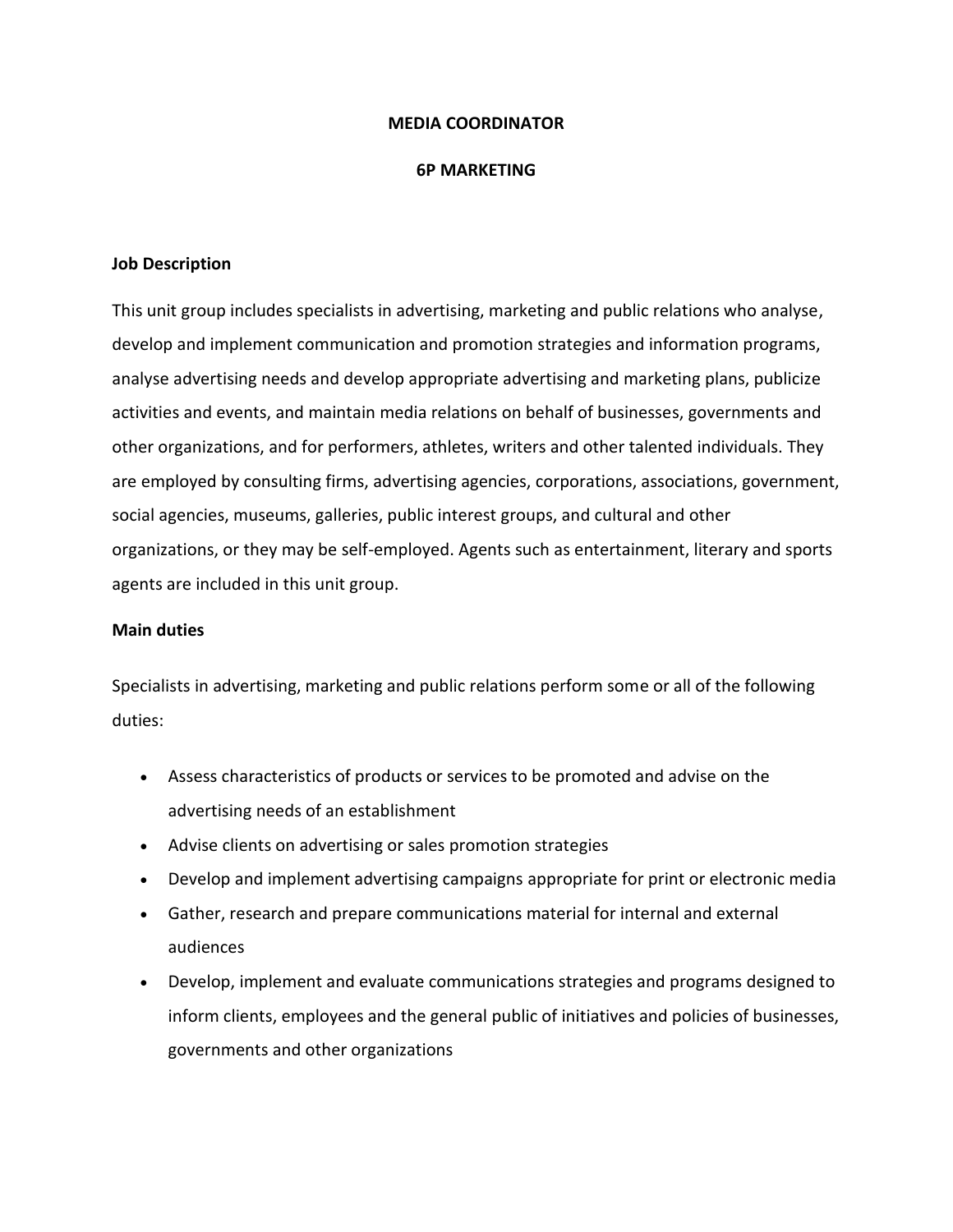- Conduct public opinion and attitude surveys to identify the interests and concerns of key groups served by their organization
- Prepare or oversee preparation of reports, briefs, bibliographies, speeches, presentations, Web sites and press releases
- Develop and organize workshops, meetings, ceremonies and other events for publicity, fundraising and information purposes
- Prepare and deliver educational and publicity programs and informational materials to increase awareness of museums, galleries and other tourist attractions
- Initiate and maintain contact with the media
- Arrange interviews and news conferences
- Act as spokesperson for an organization and answer written and oral inquiries
- Co-ordinate special publicity events and promotions for internal and external audiences
- Assist in the preparation of brochures, reports, newsletters and other material
- Represent and act as an agent for talented individuals or individuals with specific occupational expertise
- Prepare or oversee preparation of sports, literary, performance or other contracts.